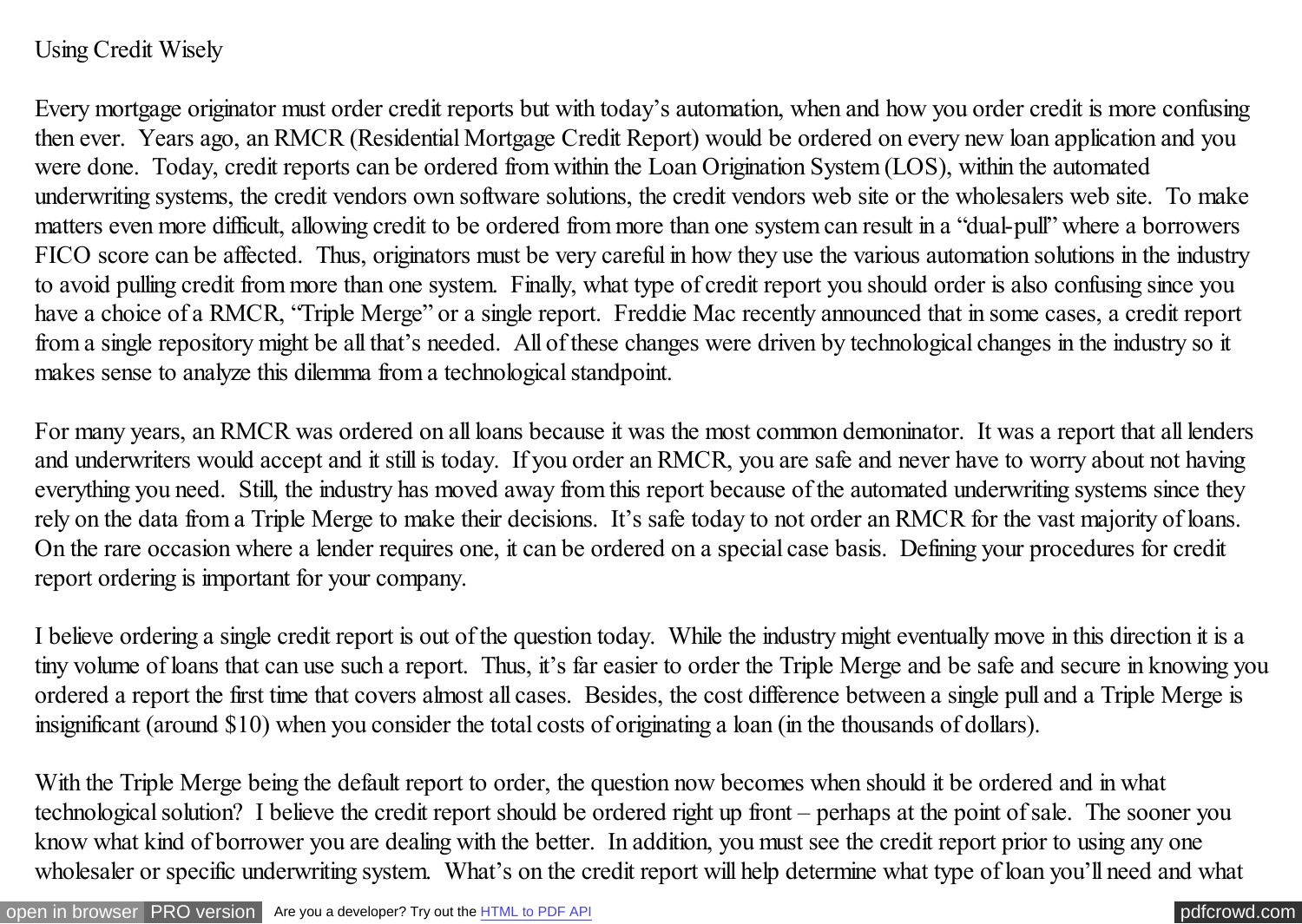lender you may want to use to fund the loan. Thus, your office procedures should place an emphasis on ordering the report prior to selecting a lender and thus which automated underwriting system you might use (or even if you'll use one at all since often, it's easier to just let the lender do this for you). For mortgage brokers, maintaining your independence is defined by your ability to choose among wholesalers at anytime.

As mentioned above, the Triple Merge can be ordered in a wide variety of systems. However, we need to see the credit report prior to selecting the lender and this rules out ordering credit from either the wholesaler solutions or the automated underwriting systems. This leaves using the LOS or the credit vendors own software/web site to place the order. It's crucial that the debts and liabilities import back into your LOS and fortunately, all of these remaining solutions support this. It then becomes a question of ease of use and how good the integration is. You'll find the newest generation of LOS's will bring you two click ordering solutions. In addition, because credit report ordering is now tightly integrated into the LOS, all of the data flows perfectly to optimize the efficiency of loan officers and loan processors. The solutions from the credit vendors typically require special steps to import and export the data where the LOS solutions do this automatically behind the scenes.

Perhaps the biggest reason that you should order the credit reports within the LOS is that the report can then move to any of the other systems. Each credit vendor produces a Credit Report Reference ID# that when passed to all others systems, moves the data seamlessly. For example, when you order the credit report inside the LOS, the ID# is stored with the borrower loan file. If you then use an interface to the automated underwriting systems, the credit report ID# will move over to these systems. Likewise, a wholesaler with good automation in place will accept this ID# as well and can pull the same report from the credit reporting vendor. In some cases (depending on the credit vendor), the originator or wholesaler may be charged a minor "repull" fee of about \$1. This is insignificant compared to the advantages of avoiding a dual pull or paying for two credit reports.

On a long-term basis, many systems will be quickly evaluating your loan in hand to give you risk based pricing (similar to Indy Macs eMITS solution). In order to do this, they all want to access the original credit data from the credit vendor. Once again, the LOS storing this ID# solves this problem entirely and allows many different systems to access the same data from it's original souce. This maximizes the ability for the originator to place the loan with different lenders and to allow different solutions to use the data. For example, an originator could order a credit report from within the LOS and then submit the loan to Loan Prospector, Desktop Underwriter and eMITS without incurring a dual pull situation.

[open in browser](http://pdfcrowd.com/redirect/?url=http%3a%2f%2fscooley.com%2fmom29.htm&id=ma-140812020535-c35a1618) [PRO version](http://pdfcrowd.com/customize/) Are you a developer? Try out th[e HTML to PDF API](http://pdfcrowd.com/html-to-pdf-api/?ref=pdf) performance of the Area and the Area posterior of the Area posterior of the Area posterior of the Area posterior of the Area posterior of the Are It's crucial that originators retain all the possible options for funding a loan and to be able to use all the systems the industry has to